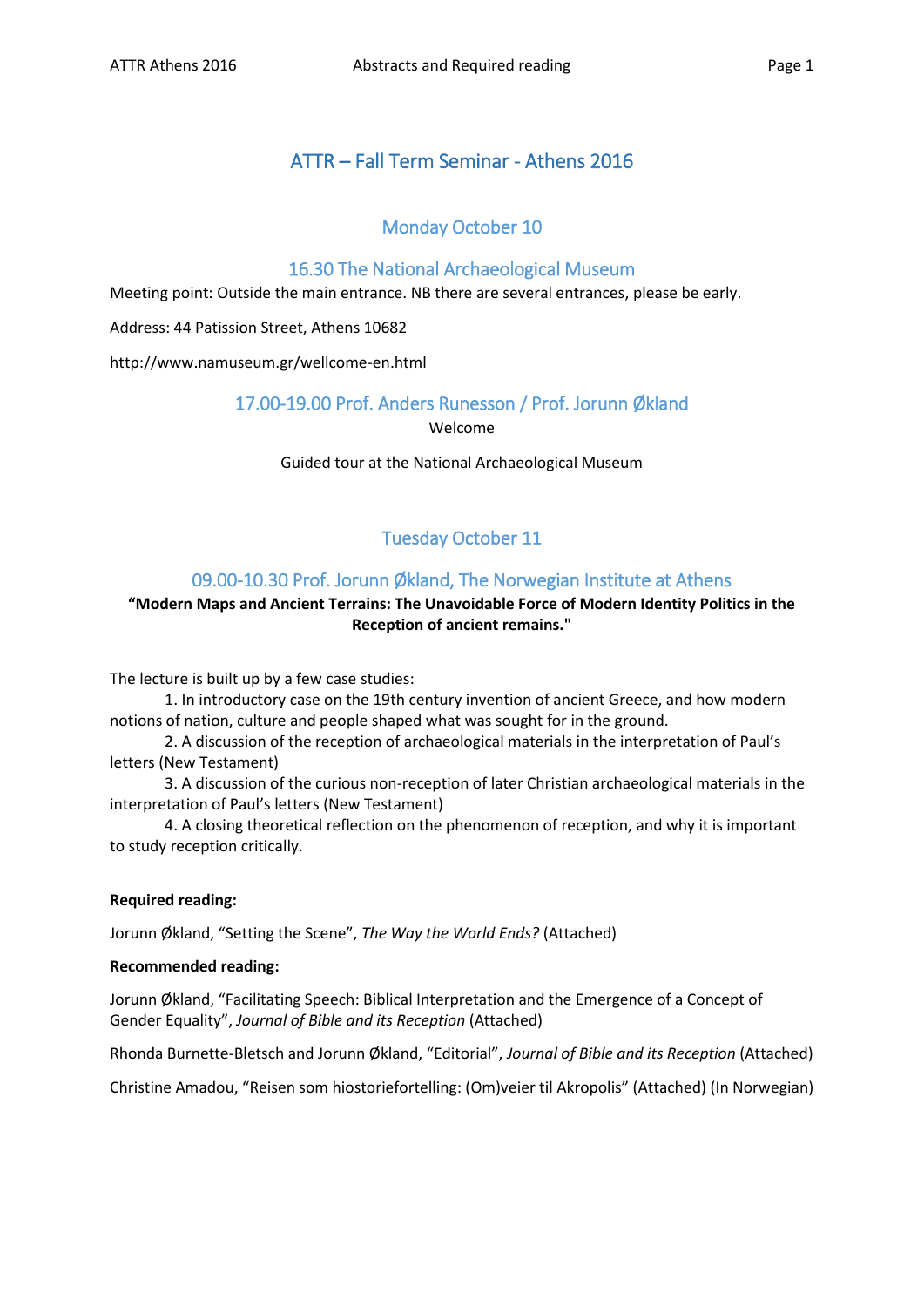# 13.30-15.00 Prof. Kyriakos Demetriou, University of Cyprus

## **"Plato redivivus. Ideology and Politics in the Interpretation of Plato"**

The history of Platonism is a mining field of philosophical worldviews, political ideologies, religious mysticism, utopias and mythology. One can claim that Platonism so- called is a history of various interpretations linked to a variety of intentions, conventions, conceptual innovations, easily traceable or masterfully hidden within the exegetical texts. Hence, the original Plato remains a fragmented figure, shadowed, like an enigmatic painting – its secret seems to be deeply impressed in the cells of the canvas. Understandably, after all, we have to reinvent Plato for ourselves, reconstructing anew the texts and the dialogues, yet we are virtually constrained by our subjectivity which might be in tension with our lively desire to render the philosopher in his original form. Powerful constraints blur our vision, gigantic obstacles – such as contextualism, the "methodology of coherence" and systematization, etc. There are many epistemological issues involved in such enterprise, the interpretation of ideas is still a highly contested field. In this seminar issues of interpretation are embodied in the narrative itself. Primarily, I aim to offer you at least two distinctly contrasting images of Plato, within a span of a century or less – the British Plato of the nineteenth century (which is not one but many (!) – for example, the "utilitarian Plato", the "idealist Plato", the "oculist Plato") and the early twentieth-century Platonic representations in totalitarian and anti-totalitarian literature, culminating in a sustained anti-Platonic polemics such as Karl Poper's "Open Society". We may provisionally define, amidst obscurity and contradictions, those two Platos as the "liberal", open-minded Plato, the purely Socratist and inquisitive and the totalitarian Plato. Can Plato be rescued from the impetuousness of his followers, of his disciples and interpreters?

### **Literature**

**(**the bibliography is immense; this is simply a selective list. You may read selectively as well!)

**The most important are in bold type.**

#### *Primary*

Floyer Sydenham and Thomas Taylor, *The Works of Plato*, 5 vols (1804)

**George Grote,** *Plato and the other Companions of Sokrates*, 3 vols. (1865), introductory chapters, vol. 1, and chapter on Plato's Republic download copy free from https://archive.org/

Benjamim Jowett, *The Dialogues of Plato* (1871, ff.)

B. Bosanquet, *A Companion to Plato's Republic* (1895)

### **Ernest Barker,** *Plato and his Predecessors* **(1918), chapter 8,9, 13.**

L.T. Hobhouse, *The Metaphysical Theory of the State* (1918)

J.H. Muirhead, *The Platonic Tradition in Anglo-Saxon Philosophy* (1931)

Johannes Bannes, *Platons Staat und Hitlers Kamph* (1933)

W. Fite, *The Platonic Legend* (1934)

R.H. Crossman, *Plato To-day* (1937)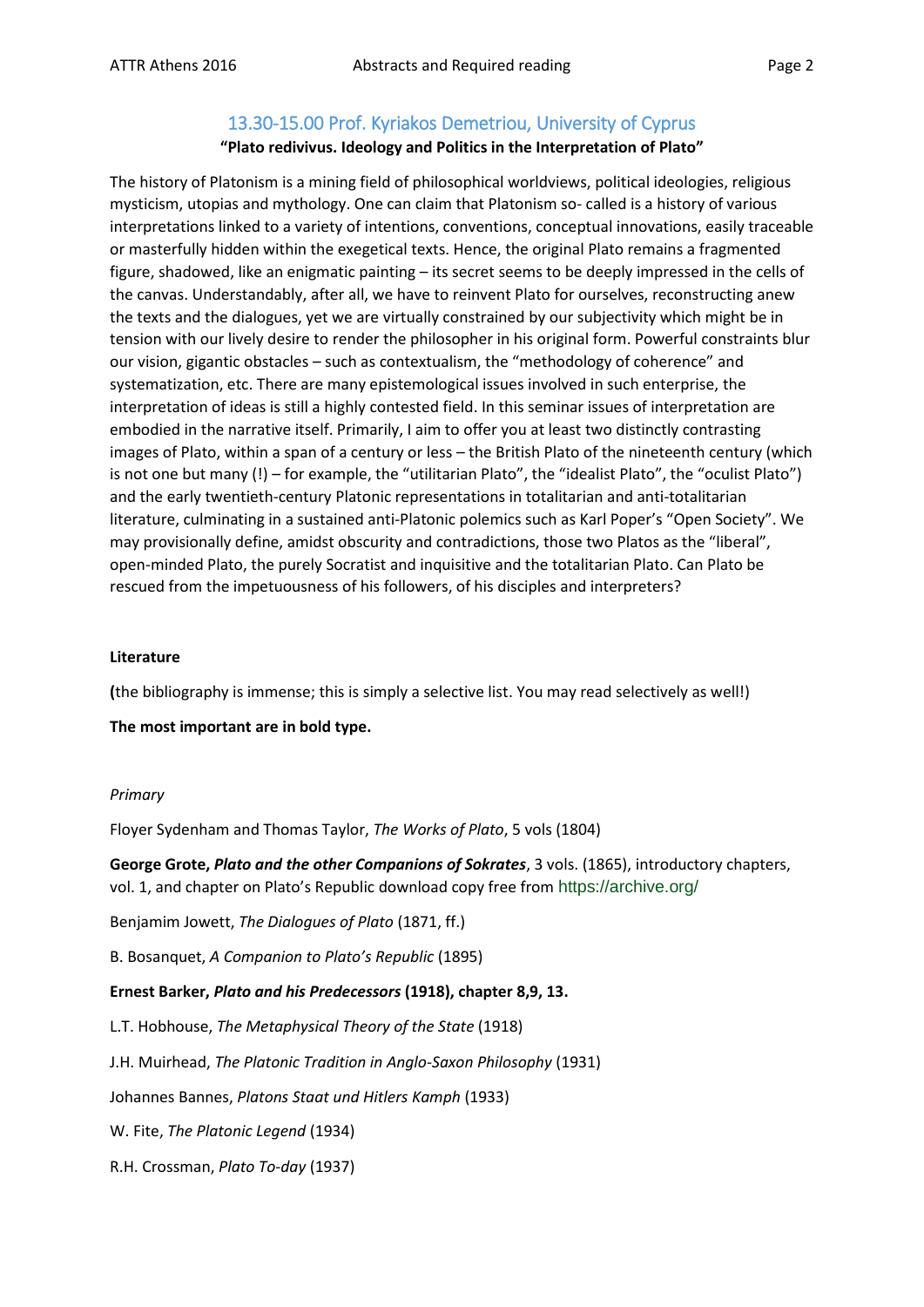A.D. Winspear, *The Genesis of Plato's Thought* (1940)

- B. Russell, *A History of Western Philosophy* (1945)
- **K. Popper,** *The Open Society and its Enemies* (1945)

#### *Secondary*

- C. Ackermann, *The Christian Element in Plato and the Platonic Philosophy* (1861)
- H. Leisegang, *Die Platondeutung der Gegenwart* (1929)
- E. Rawson, *The Spartan Tradition in European Thought* (1969)

#### **E.N. Tigerstedt,** *Interpreting Plato* **(1977), good to read, precise and brief**

R. Jenkyns, *The Victorians and Ancient Greece* (1980)

## **F.M. Turner,** *The Greek Heritage in Victorian Britain* **(1981) (only the chapters related to the Victorian Plato**)

J.T. Roberts, *Athens on Trial: The Antidemocratic Tradition in Western Thought* (1994)

T.H. Irwin, "Mill and the Classical World" in J. Skorupski, ed. *The Cambridge Companion to John Stuart Mill* (1998)

- K. Demetriou, *George Grote on Plato and Athenian Democracy* (1999)
- M. Lane, *Plato's Progeny* (2001)

D. Bell, "From Ancient to Modern in Victorian Imperial Thought", *The Historical Journal* 49 (2006).

- L. Hardwick and C. Stray, *A Companion to Classical Receptions* (2007)
- A. Lozides, *John Stuart Mill's Platonic Heritage* (2013)
- L.P. Gerson, *From Plato to Platonism* (2013)

Studies in Platonism, Neoplatonism and the Platonic tradition (Brill, series)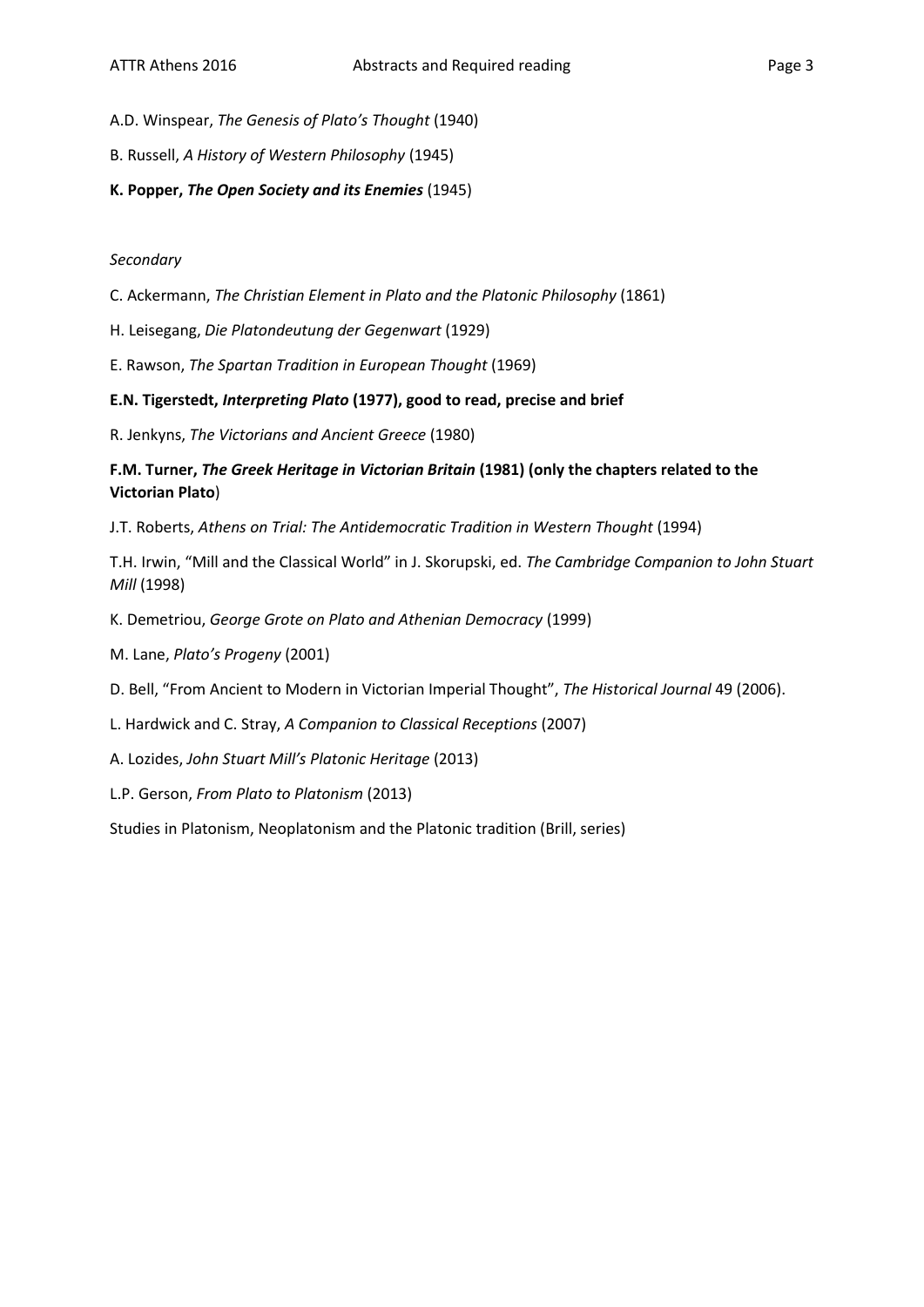# Thursday October 13

## 09.00-10.30 Prof. Liv Ingeborg Lied, MF Norwegian School of Theology

## **"The Reception of What? Transmission and Transformative Engagement with Texts and Manuscripts/Manuscripts and Their Texts"**

This paper will discuss two challenges that will typically meet studies of the reception history of late antique texts, based on my own exploration of the history of transmission and engagement with 2 Baruch, commonly categorized as a  $1^{st}$ - $2^{nd}$  century, Jewish apocalypse and pseudepigraphical text. Focusing my research on the manuscripts that in fact preserve this text, the following critical deliberations have become unavoidable to my thinking:

- 1. When I talk about "the reception history of 2 Baruch" (and by implication, when scholars in generally talk about the reception history of any given text) I contribute to an imagination of a fixed and finished entity that can be identified as such and effectively traced throughout history. In other words, I am creating an "object" of reception that may or may not be a fruitful tool for my study. Does this imagination fit the source material that has in fact come down to us? If not, what alternative ways are there for imagining reception, and why is it that these alternative imaginations would challenge key assumptions in the study of a wide range of late antique texts?
- 2. In my study I explore transmission, engagement and transformation by studying texts in the format in which they have survived in manuscripts. In order to understand how 2 Baruch has been understood at various points in history I ask myself: what is this manuscript, how was it identified by those who produced and engaged with it, and how would this affect their interpretation of the texts copied in it? Turning to the manuscripts, thus, I meet new challenges that are adding to the above indicated complexity of studying reception: although a manuscript may have been produced for a particular purpose and in order to fit a certain category and area of usage (e.g., "Bible") that does not mean that those who later engaged with it have used it accordingly (e.g., divinatory artefact). In other words, it is not only the object of reception that is unruly – the interpretation and practices of use of the circulating artefact, constituting the primary material context of that object, is slippery too. How can I deal with this challenge, and how is the challenge methodologically relevant both to those who study texts in their early contexts and to those who study their reception?

As indicated by this brief abstract, I will use my own ongoing research as a case in this paper, introducing some critical issues relevant to the larger field of reception studies, and inviting you to think with me about the methodological and paradigmatical consequences of rethinking them.

### **Required reading**

Lied, Liv Ingeborg: "Text – Work – Manuscript: What is an 'Old Testament Pseudepigraphon'?" Journal for the Study of the Pseudepigrapha 25/2 (2015):150-65. The article can be accessed here (most of your universities will give access):<http://jsp.sagepub.com/content/25/2.toc>

### **Recommended reading**

Brennan Breed: *Nomadic Texts: A Theory of Biblical Reception History*. Bloomington, Indiana University Press, 2014. (The first five chapters and/or "Introduction")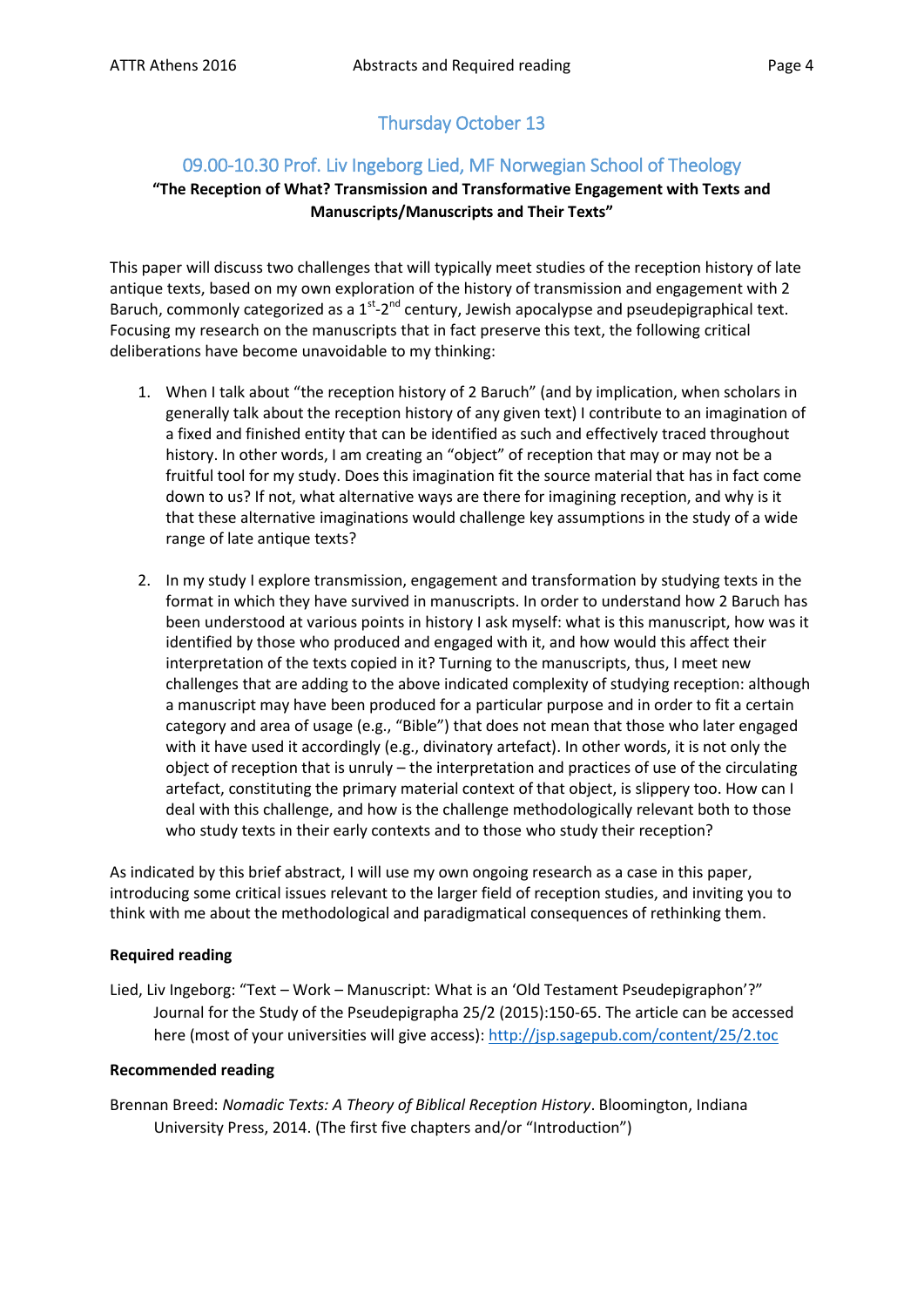# 13.30-15.00 Dr. Eystein Gullbekk, The University of Oslo Library:

**"Cross - multi – inter – disciplinary? – Interdisciplinary insights for doing PhD-research"**

In this seminar, we will familiarize ourselves with select current debates on interdisciplinarity in research and education. More importantly we will explore the *doing* of interdisciplinary research at PhD level, and the multi-disciplinary context of the research school environment in particular. We will do this by case-based discussions of interdisciplinary research.

As the title of this seminar suggests, interdisciplinarity is an ambiguous term and the literature is overflowing with typologies and taxonomies of different kinds of interdisciplinarity. Roughly stated two overarching perspectives seem to exist. First, a dominating body of literature provides definitions that emphasize the *integration* of disciplinary perspectives (e.g. theories, methodological viewpoints, concepts or core literature) as the decisive criteria for interdisciplinarity. Second, a smaller body of literature points out that interdisciplinary research implies the *disassembling* of disciplinary based perspectives.

A growing literature focuses on the "doing" of interdisciplinary research. Doing may refer to mechanisms that enable or inhibit scholars of different disciplinary background and epistemological orientation to mutually benefit from collaboration. Examples of mechanisms could be the learning of new vocabulary, practicing appreciative inquiry across boundaries or having insights into collaborators philosophical positions as well as one's own (Graybill and Shandas, 2010, p 405). However, whether emphasis is on integration or dismantlement "published perspectives are largely those of well-established faculty or researchers" (p. 406). This leaves us with little guidance on how to do interdisciplinary research at PhD-level. For instance, in educational settings it has been pointed out that «the responsibility is left with students to integrate the disciplinary approaches presented to them» (Holland, 2008, p. 14).

In this seminar we will first explore the interdisciplinary scope and features of our own research and that of our fellow students. Second, we will explore how to fruitfully work together in the research school. We will do this by discussing situations that activate questions regarding mechanisms of doing interdisciplinary PhD research, mechanisms such as

- Mastering multiple academic communities
- Recognizing discipline specific discourses
- Giving response across disciplinary boundaries
- Considering the transportability of concepts
- Recognizing breakdown in communication
- Choosing publication channels
- Mapping out literature